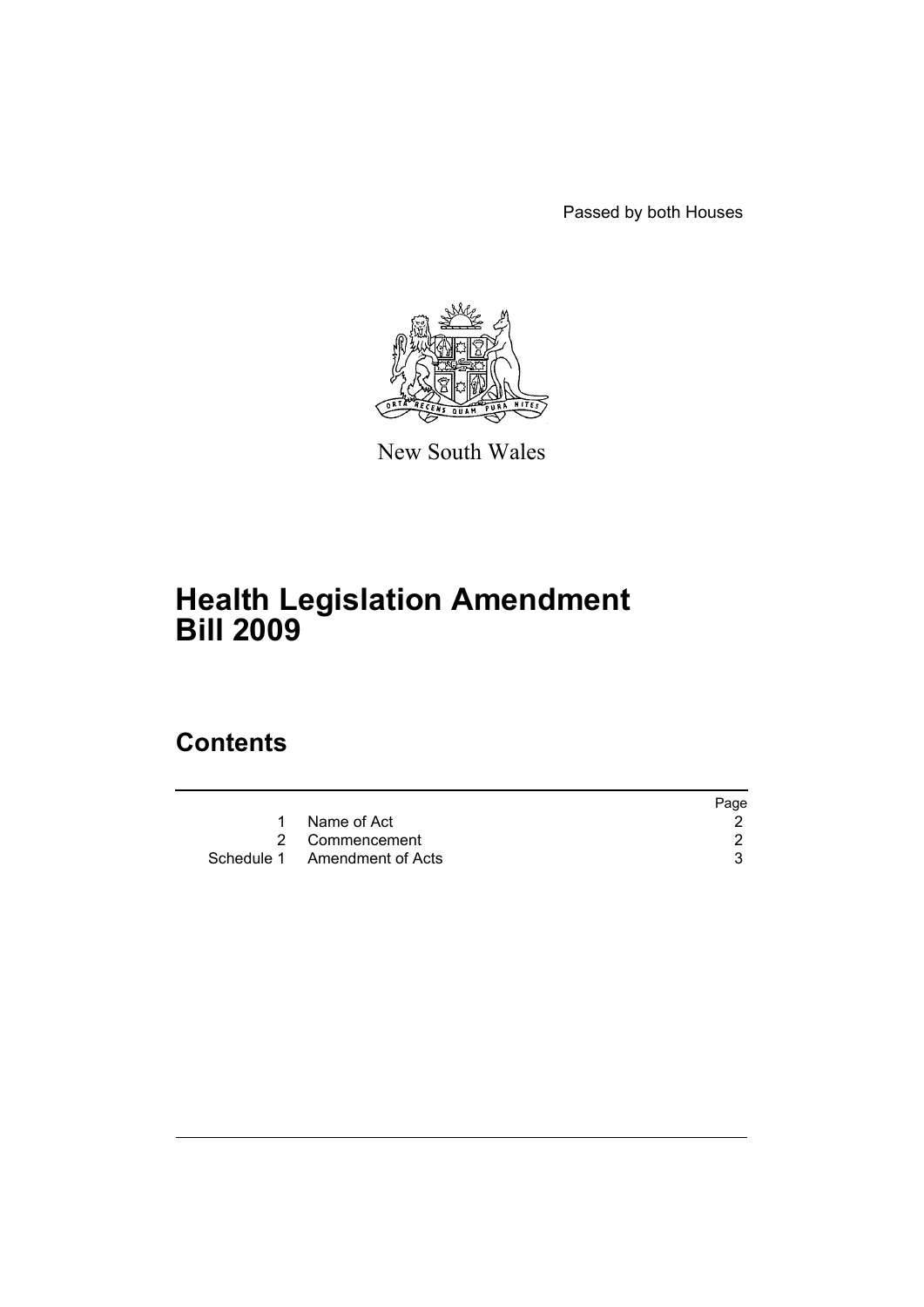*I certify that this public bill, which originated in the Legislative Assembly, has finally passed the Legislative Council and the Legislative Assembly of New South Wales.*

> *Clerk of the Legislative Assembly. Legislative Assembly, Sydney, , 2009*



New South Wales

# **Health Legislation Amendment Bill 2009**

Act No , 2009

An Act to make miscellaneous amendments to various Acts administered by the Minister for Health; and for other purposes.

*I have examined this bill and find it to correspond in all respects with the bill as finally passed by both Houses.*

*Assistant Speaker of the Legislative Assembly.*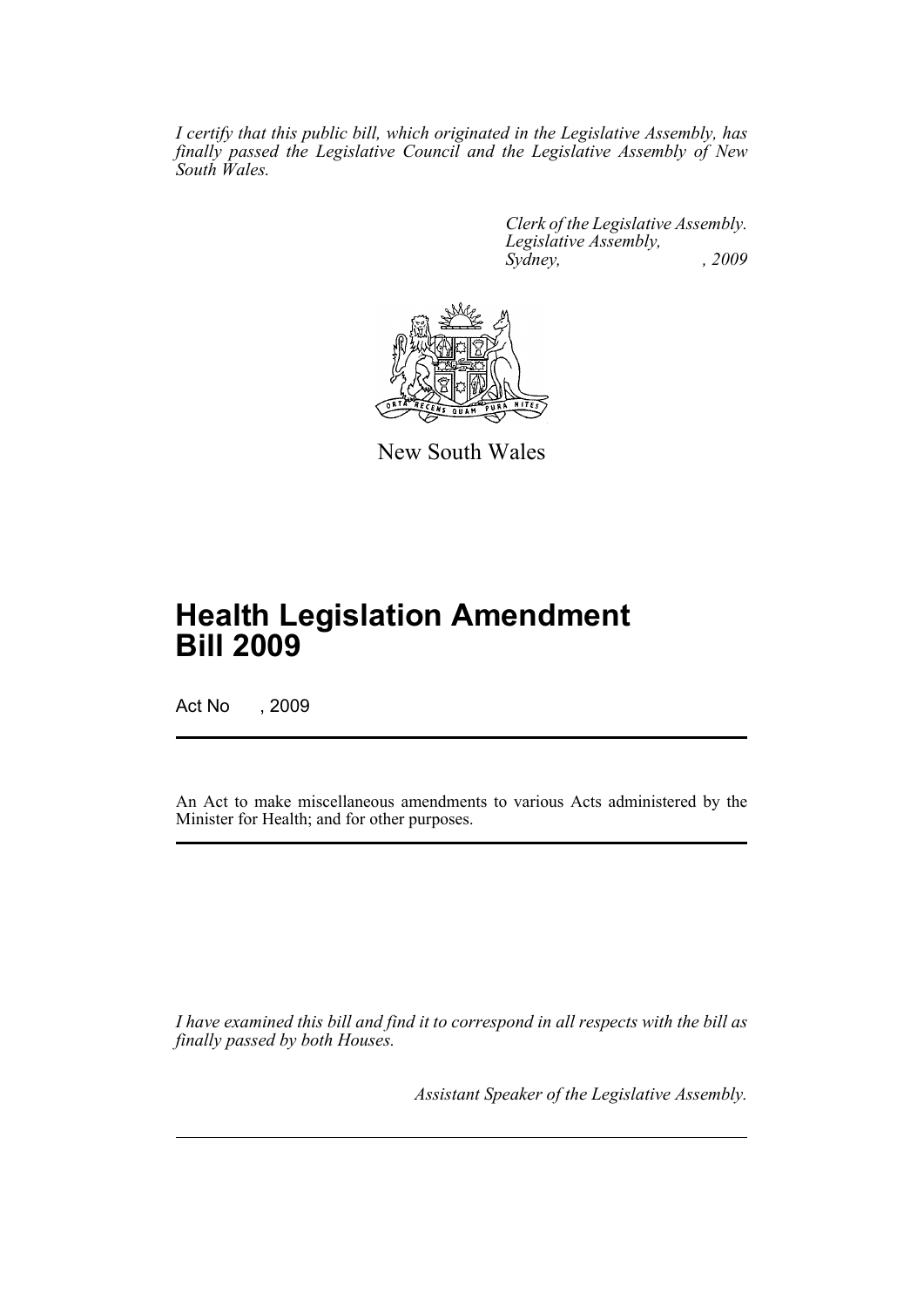# <span id="page-2-0"></span>**The Legislature of New South Wales enacts:**

# **1 Name of Act**

This Act is the *Health Legislation Amendment Act 2009*.

# <span id="page-2-1"></span>**2 Commencement**

- (1) This Act commences on the date of assent to this Act, except as provided by subsection (2).
- (2) Schedule 1.5 commences on a day to be appointed by proclamation.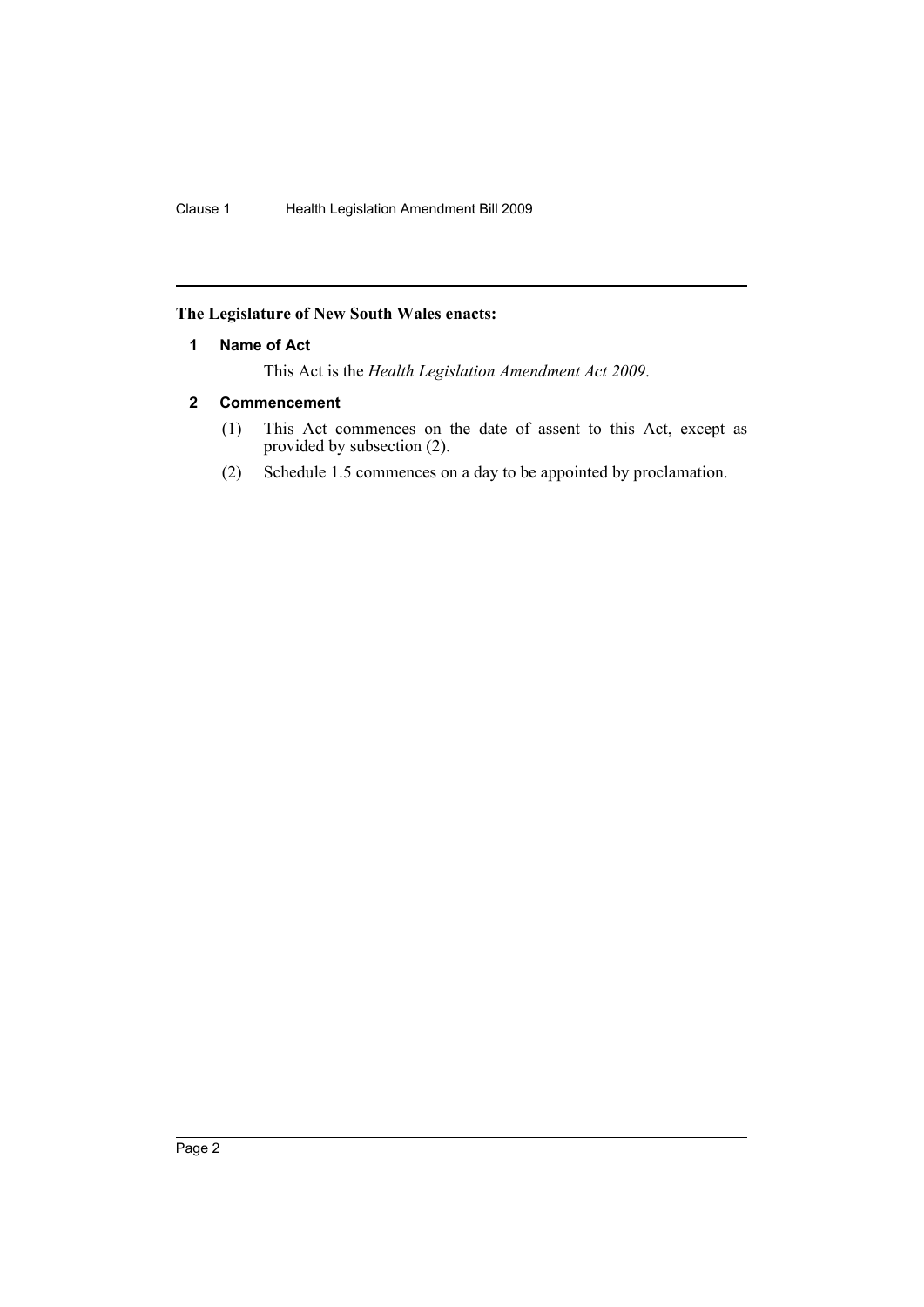Amendment of Acts **Schedule 1** and the set of Acts Schedule 1

# <span id="page-3-0"></span>**Schedule 1 Amendment of Acts**

# **1.1 Drug and Alcohol Treatment Act 2007 No 7**

# **[1] Section 4 Application of Act**

Insert at the end of section 4 (1):

**Note.** See section 55A which provides that the *Inebriates Act 1912* continues to apply in relation to a person detained under an order made under that Act immediately before the commencement of a regulation made under subsection (1).

#### **[2] Section 21 Leave of absence on compassionate, medical or other grounds**

Omit "the person is medically fit and," from section 21 (3).

# **[3] Section 55A**

Insert after section 55:

#### **55A Transitional provision for declaration of areas**

- (1) This section applies if:
	- (a) an area is prescribed under section 4 (1), and
	- (b) immediately before the area is prescribed, a person is detained in an institution in that area under an order made under the *Inebriates Act 1912*.
- (2) Despite section 4, while the order remains in force:
	- (a) the *Inebriates Act 1912* continues to apply to the person, and
	- (b) this Act does not apply in relation to the person.

# **1.2 Health Administration Act 1982 No 135**

**[1] Schedule 2 Savings, transitional and other provisions** Insert before clause 1:

# **Part 1 Provisions consequent on enactment of this Act**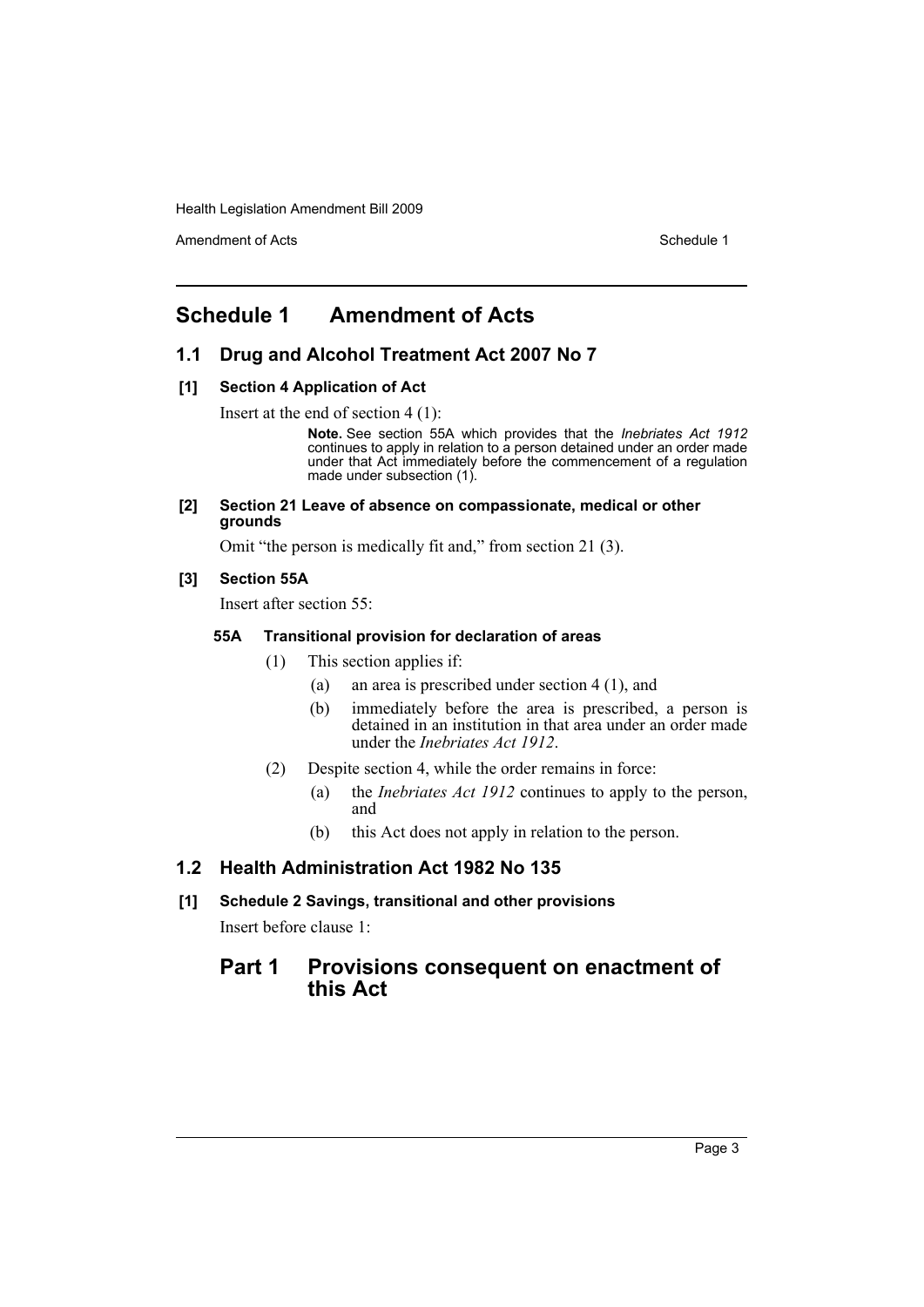Schedule 1 Amendment of Acts

### **[2] Schedule 2, Clause 13 Regulations**

Omit "enactment of the cognate Acts (other than Schedule 3 to this Act)." from clause 13 (1).

Insert instead:

enactment of:

the cognate Acts (other than Schedule 3 to this Act)

*Health Legislation Amendment Act 2009* (but only to the extent that it amends this Act)

# **[3] Schedule 2, Clause 13 (4)**

Omit "foregoing".

**[4] Schedule 2, Part 2**

Insert after clause 13:

# **Part 2 Provisions consequent on enactment of Health Legislation Amendment Act 2009**

# **14 Terms of office**

- (1) This clause applies to a person who, immediately before the commencement of this clause, held office as a member of the Medical Services Committee.
- (2) The person's appointment to the office is taken to be for a period of 4 years, starting from the date on which the person was appointed under the instrument, as if the appointment had been made after the commencement.
- (3) Despite clause 4 (2) of Schedule 4, if the person has held the office for more than 3 consecutive terms the person may continue to hold the office until the end of the period specified in subclause (2).
- (4) Subclauses (2) and (3) do not prevent the member otherwise vacating office under clause 8 of Schedule 4.

#### **[5] Schedule 4 Medical Services Committee**

Omit "2 years" from clause 4 (1). Insert instead "4 years".

# **[6] Schedule 4, Clause 4 (2)**

Omit "5". Insert instead "3".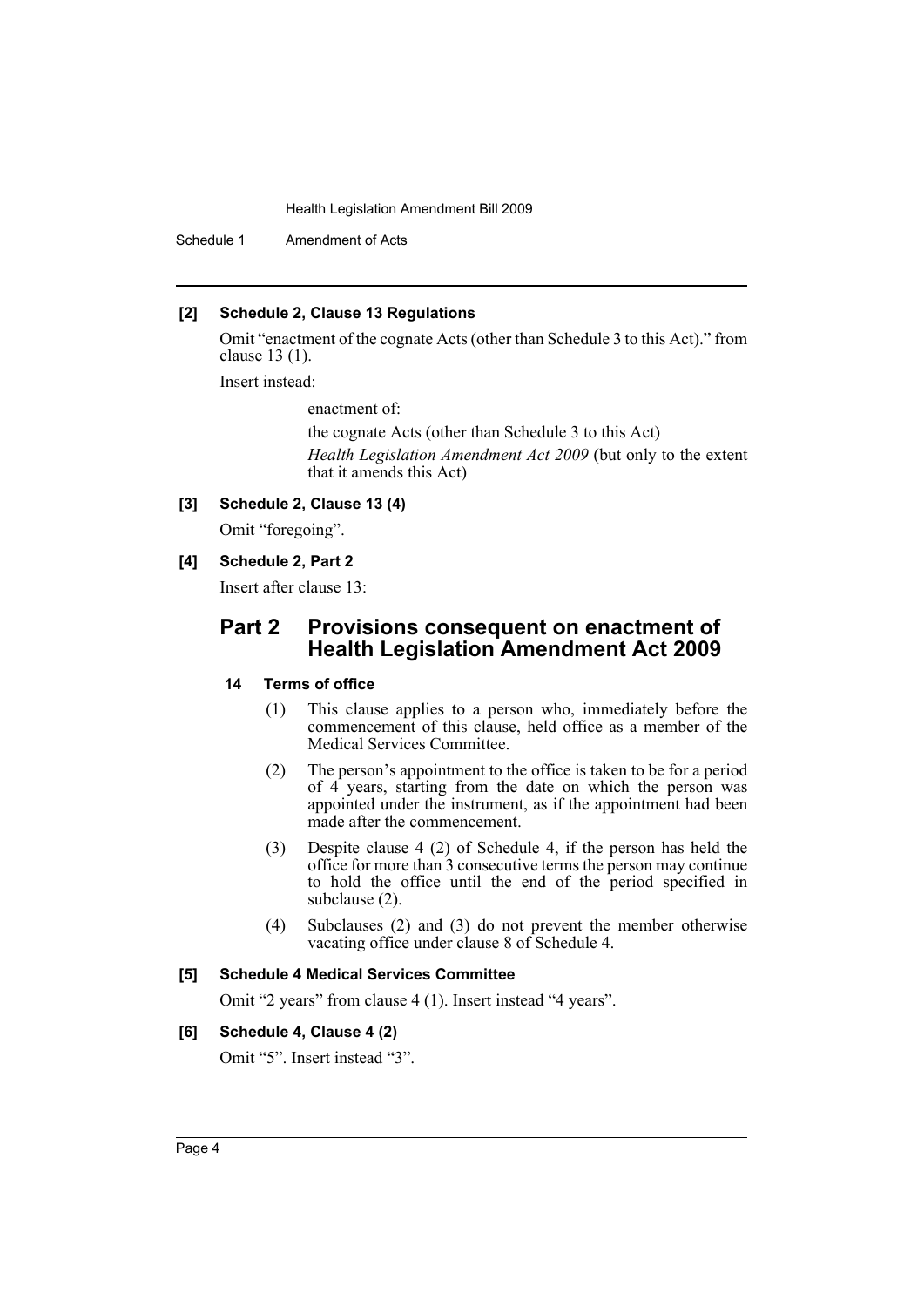Amendment of Acts **Amendment of Acts** Schedule 1

# **1.3 Health Care Complaints Act 1993 No 105**

#### **[1] Section 21A**

Omit the section. Insert instead:

#### **21A Power of Commission to obtain information, records and evidence**

- (1) If the Commission is assessing a complaint and is of the opinion that a person is capable of giving information, producing documents (including medical records) or giving evidence that would assist in the assessment, the Commission may, by written notice given to the person, require the person to do any one or more of the following:
	- (a) to give the Commission, in writing signed by the person (or, in the case of a corporation, by a competent officer of the corporation), and within the reasonable time and in the way specified in the notice, any such information of which the person has knowledge,
	- (b) to produce to the Commission, in accordance with the notice, any such documents,
	- (c) to appear before the Commissioner, or a member of staff of the Commission authorised by the Commissioner, at a time and place specified in the notice that is reasonable and give any such evidence, either orally or in writing, and produce any such documents.
- (2) Information and documents may be given or provided to the Commission in compliance with this section despite any other Act or law (but not despite a provision of Division 8 of this Part or Division 6B or 6C of Part 2 of the *Health Administration Act 1982*).
- (3) A person who is subject to a requirement under subsection (1) must not, without reasonable excuse, fail to comply with the requirement.

Maximum penalty: 20 penalty units.

#### **[2] Section 28A Notification of other persons following assessment**

Insert after section 28A (5):

- (6) This section does not require the Commission to give notice of the outcomes of the assessment of a complaint if it appears to the Commission, on reasonable grounds, that the giving of the notice will:
	- (a) prejudice the investigation of the complaint, or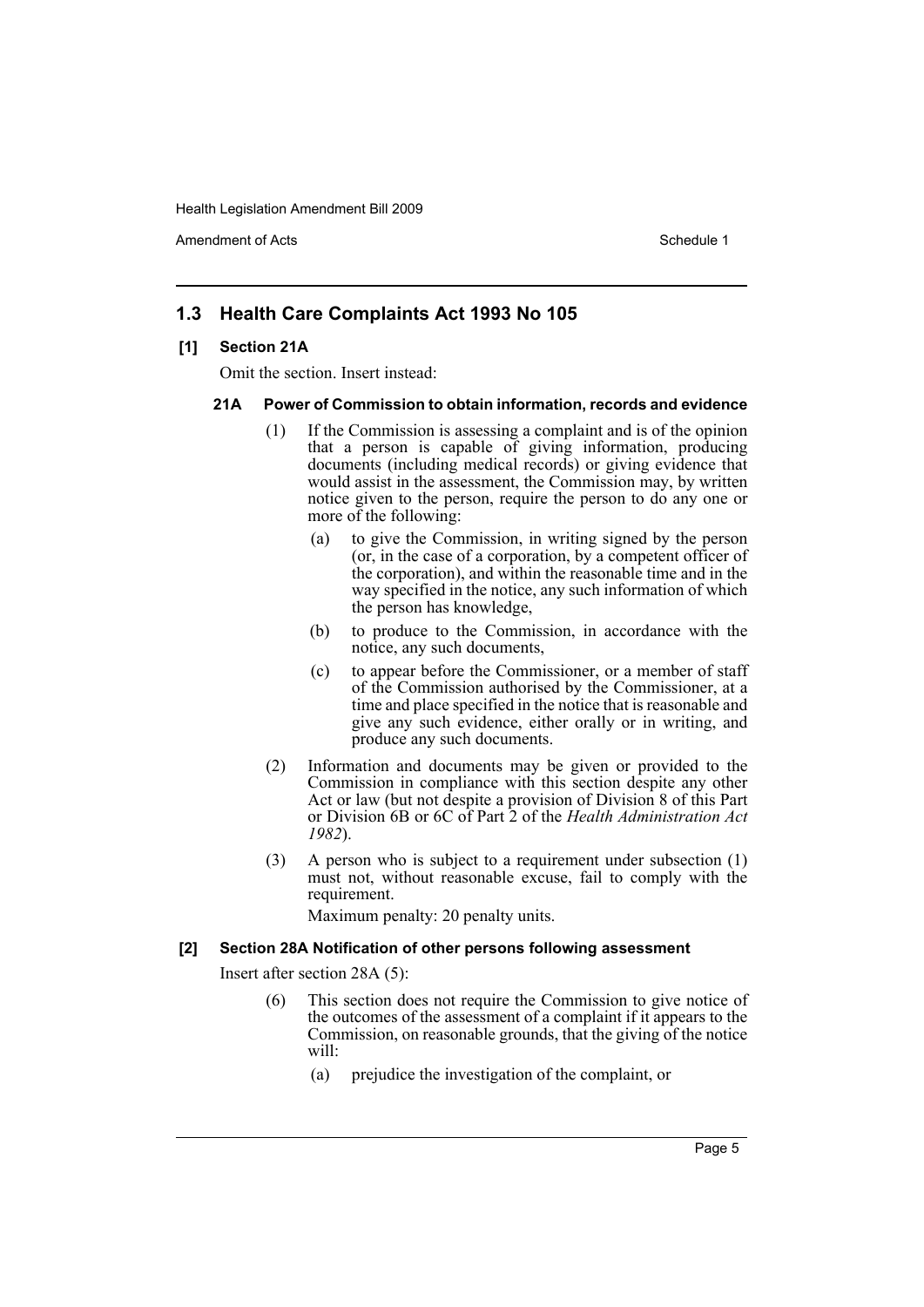- (b) place the health or safety of a client at risk, or
- (c) place the complainant or another person at risk of intimidation or harassment, or
- (d) unreasonably prejudice the employment of the health practitioner in the case of a health practitioner who has provided the health service in the capacity of an employee.
- (7) Despite subsection (6), the Commission must give the notice if the Commission considers on reasonable grounds that:
	- (a) it is essential, having regard to the principles of natural justice, that the notice be given, or
	- (b) the giving of the notice is necessary to investigate the matter effectively or it is otherwise in the public interest to do so.
- (8) If the Commission decides that subsection (6) applies to a complaint but that some form of notice could be given of the complaint without affecting the health or safety of a client or putting any person at risk of intimidation or harassment, the Commission may give that form of notice.
- (9) On the expiration of each consecutive period of 60 days after the Commission has decided to investigate a complaint, the Commission must undertake a review of a decision not to give notice under this section (or to give notice in some other form as referred to in subsection  $(8)$ ), unless notice under this section has already been given or the Commission has discontinued dealing with the complaint.

#### **[3] Section 34A Power of Commission to obtain information, records and evidence**

Omit "request" from section 34A (1). Insert instead "require".

# **[4] Section 34A (2)**

Omit the subsection.

#### **[5] Section 34A (4)**

Omit the subsection. Insert instead:

(4) A person who is subject to a requirement under subsection (1) must not, without reasonable excuse, fail to comply with the requirement.

Maximum penalty: 20 penalty units.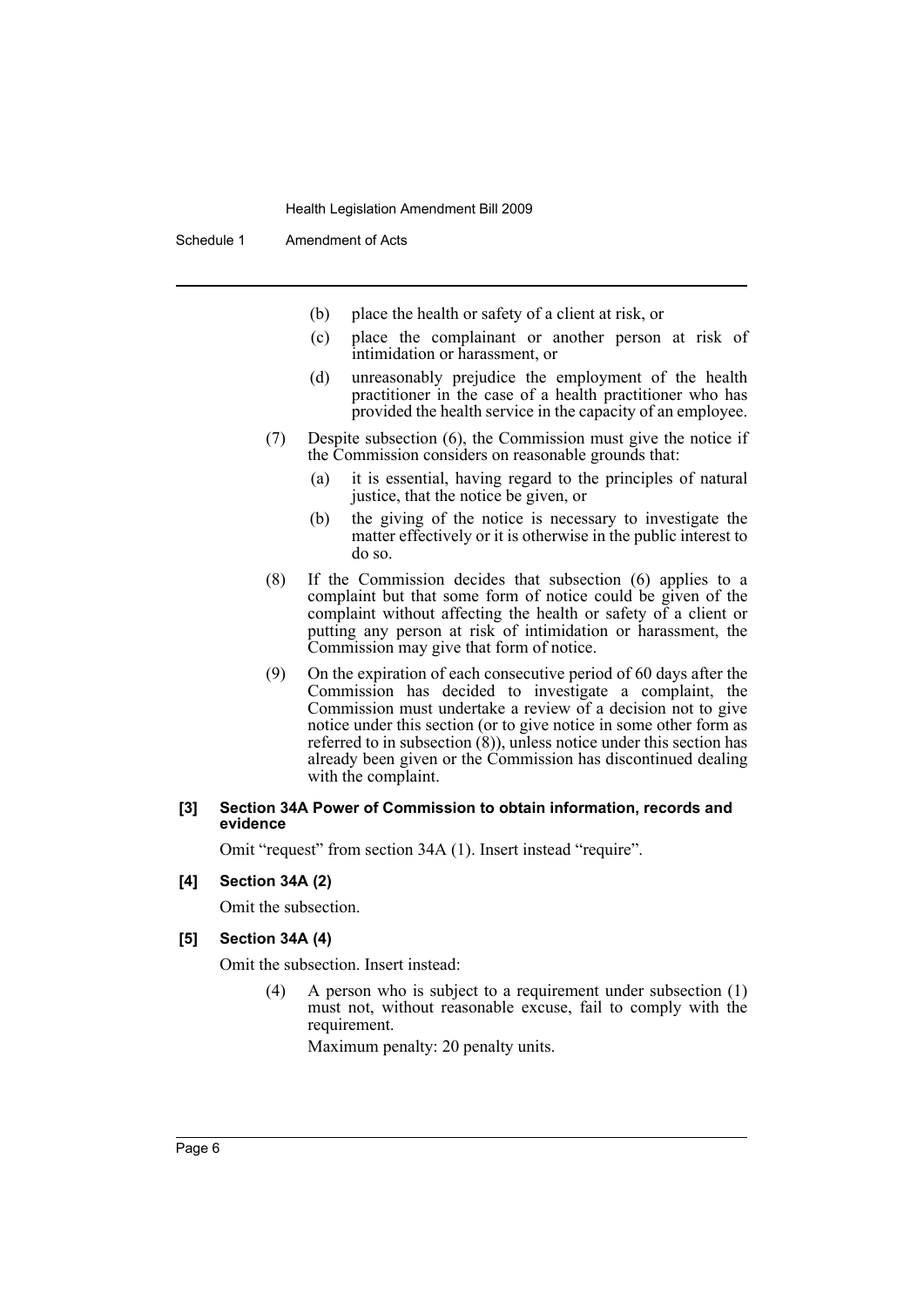Amendment of Acts **Schedule 1** and the set of Acts Schedule 1

# **[6] Section 34A (4), note**

Omit "request". Insert instead "requirement".

# **[7] Section 37A Protection from incrimination**

Omit "section 34A" wherever occurring. Insert instead "section 21A or 34A".

# **[8] Section 41 (2) (c) and (d)**

Insert at the end of section 41 (2) (b):

, or

- (c) any person to whom it could have given notice under section 28A of its assessment of the complaint, or
- (d) any other person or body that is, in the Commission's opinion, a relevant person or body.

# **[9] Section 41A Prohibition orders and public statements**

Omit "substantial risk to the health" from section 41A (1) (c). Insert instead "risk to the health or safety".

# **[10] Section 45 Notification of results of investigation**

Omit section 45 (2). Insert instead:

- (2) The Commission may, at its discretion, also provide the results of its investigation to:
	- (a) any person or body it could have referred the matter to under section 26, or
	- (b) any person to whom it could have given notice under section 28A of its assessment of the complaint, or
	- (c) any other person or body that is, in the Commission's opinion, a relevant person or body.
- (2A) The Commission may, at its discretion, also give a copy of a report prepared under section 42 (2) on the matter the subject of the complaint to the complainant.

# **[11] Section 45 (3)**

Insert "subsection (2A) or" after "provided by".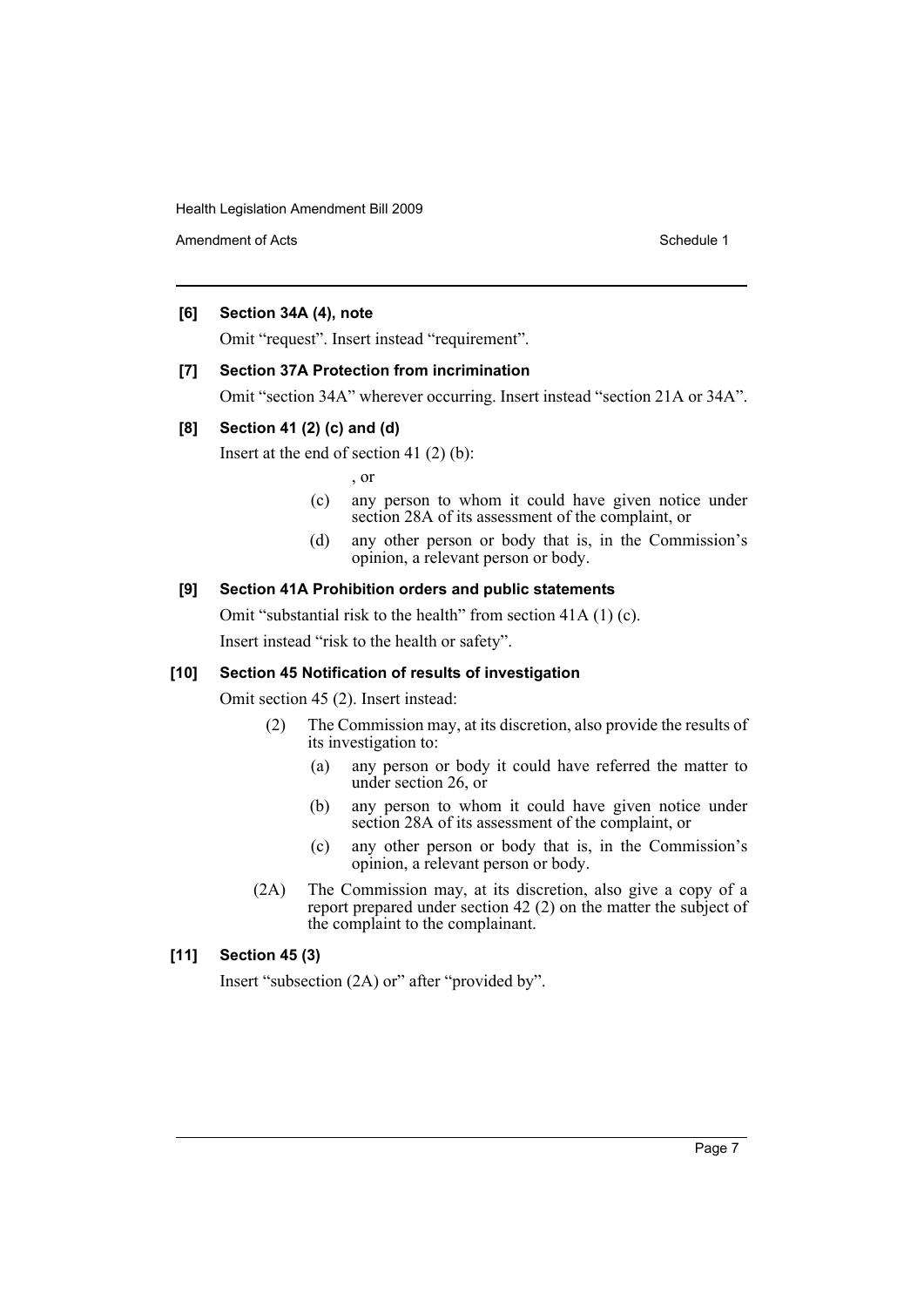Schedule 1 Amendment of Acts

#### **[12] Section 90B Functions of Director of Proceedings**

Insert after section 90B (2):

(2A) Without limiting subsection (2), the Director of Proceedings may exercise any other functions conferred or imposed on the Commission by another Act and delegated to the Director under section 84.

#### **[13] Section 90B (3A)**

Insert after section 90B (3):

(3A) If the Director determines that a complaint should not be prosecuted before a disciplinary body, the Director may refer the complaint back to the Commission for action to be taken under section 39 (1) (c)–(g).

#### **[14] Section 90B (5)**

Insert "or (2A)" after "subsection (1)".

### **[15] Section 90CA**

Insert after section 90C:

#### **90CA Notice of determination**

The Director of Proceedings may give notice of the Director's determination as to whether or not a complaint should be prosecuted before a disciplinary body to the following persons:

- (a) the parties to the complaint,
- (b) the appropriate registration authority (if any),
- (c) any other person or body whom the Commission could notify under section 45 of the results of an investigation of the complaint.

# **[16] Section 90E**

Insert after section 90D:

#### **90E Delegation of functions**

- (1) The Director of Proceedings may delegate the Director's functions with respect to a particular complaint, other than this power of delegation, to any officer of the Commission.
- (2) An officer of the Commission to whom functions are delegated under subsection (1) is not, in the exercise of the functions, subject to the direction and control of the Commissioner.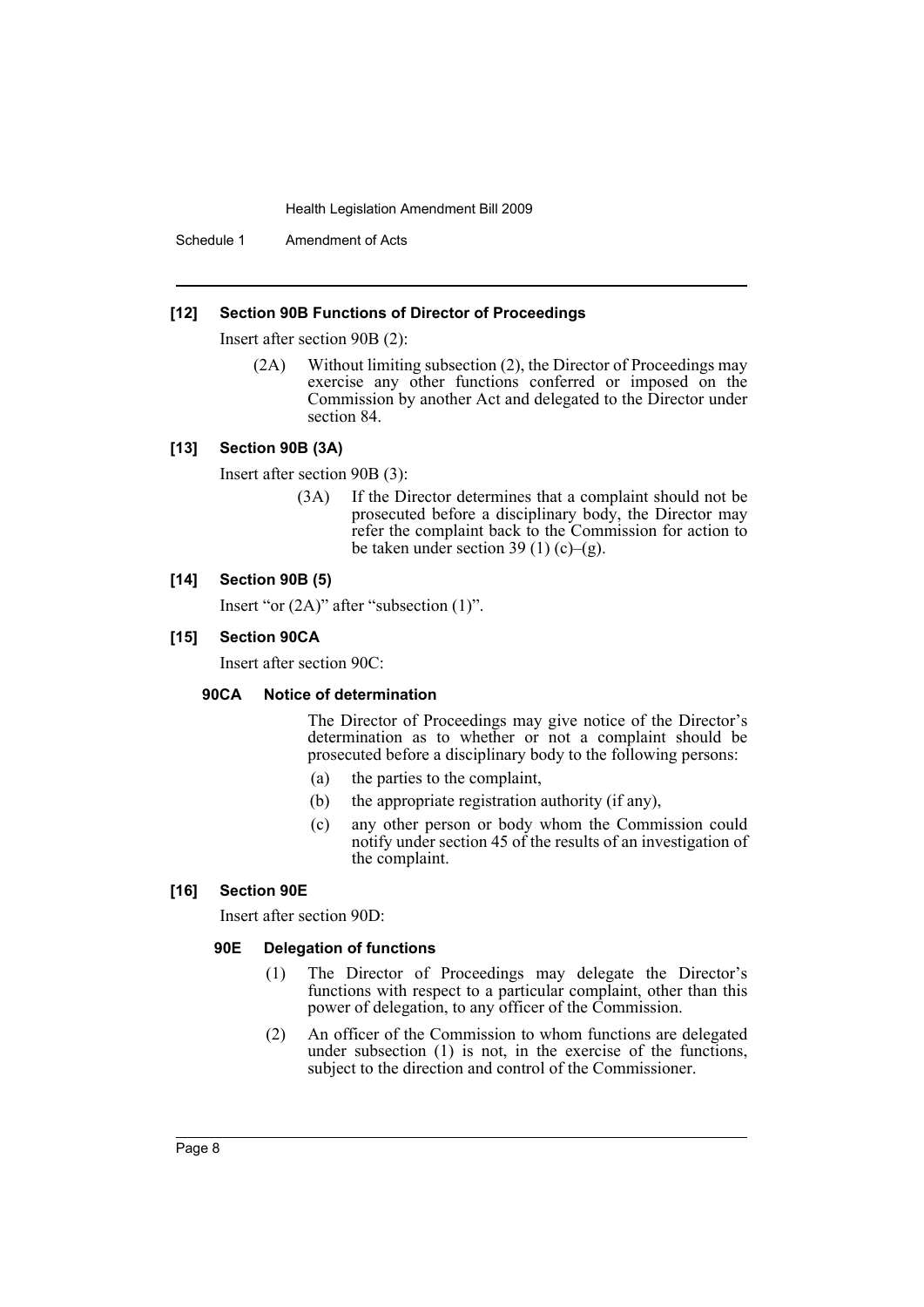Amendment of Acts **Schedule 1** and the set of Acts Schedule 1

## **[17] Section 99A Offence: improper disclosure of information**

Insert at the end of section 99A:

- (2) A person may not be compelled in any legal proceedings to give evidence about, or produce documents containing, any information obtained in exercising a function under this Act.
- (3) Subsection (2) does not apply to the following proceedings:
	- (a) proceedings under the *Royal Commissions Act 1923*,
	- (b) proceedings before the Independent Commission Against Corruption,
	- (c) proceedings under Part 3 of the *Special Commissions of Inquiry Act 1983*,
	- (d) an inquiry under the *Ombudsman Act 1974*.

# **[18] Section 99B**

Insert after section 99A:

#### **99B Disclosure of information to certain persons or bodies**

- (1) The Commission or a member of staff of the Commission may, at the Commission's discretion, disclose information obtained in exercising a function under this Act to any of the following:
	- (a) the Minister,
	- (b) any court, tribunal or other person acting judicially,
	- (c) any person or body regulating health service providers in Australia,
	- (d) any officer of, or Australian legal practitioner instructed by, any of the following:
		- (i) any authority regulating health service providers in Australia,
		- (ii) the Commonwealth or a State or Territory,
		- (iii) an authority of the Commonwealth or of a State or Territory,
	- (e) any investigative or prosecuting authority established by or under legislation,
	- (f) a police officer if the Commission suspects on reasonable grounds that the information relates to an offence that may have been committed,
	- (g) an investigator carrying out an investigation, examination or audit in relation to a health service provider,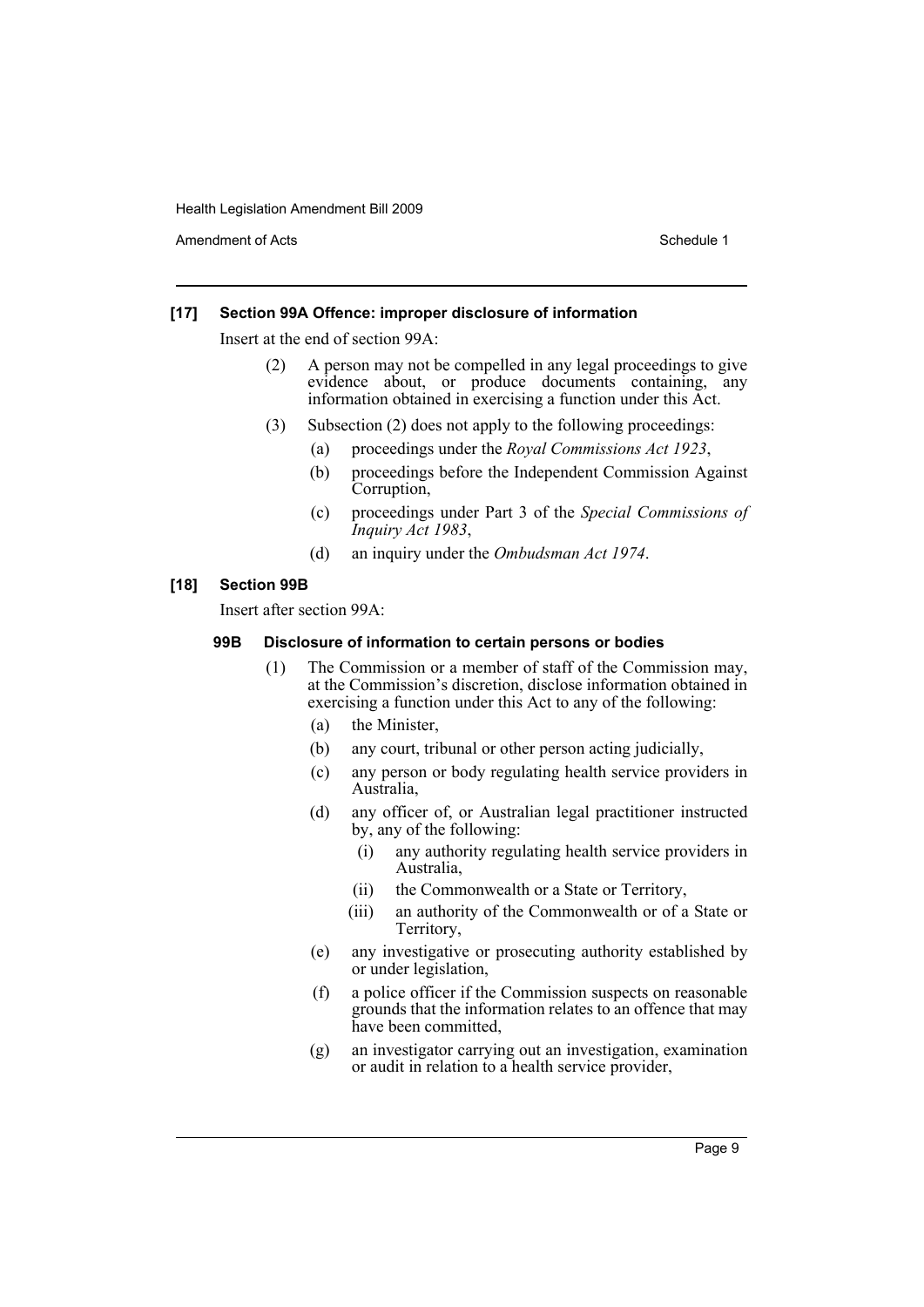Schedule 1 Amendment of Acts

- (h) a health service provider that is the subject of an investigation under this Act,
- (i) a client of a health service provider that has been the subject of an investigation under this Act, but only to the extent the information relates to that client.
- (2) The Commission may exercise its discretion under subsection (1) to disclose, or authorise a member of the Commission's staff to disclose, information only if:
	- (a) the Commission considers the public interest in disclosing the information outweighs the public interest in protecting the confidentiality of the information and the privacy of any person to whom the information relates, and
	- (b) the Commission has had due regard to the principle set out in section 3 (2).

#### **[19] Schedule 4 Savings, transitional and other provisions**

Insert at the end of clause 1 (1):

*Health Legislation Amendment Act 2009* (but only to the extent that it amends this Act)

# **1.4 Health Services Act 1997 No 154**

#### **[1] Section 49 Membership of health corporation board**

Insert after section 49 (2):

(3) Subsection (2) does not apply to a health corporation board if less than 50 members of the NSW Health Service are employed to enable the board governed health corporation concerned to exercise its functions.

#### **[2] Section 51 Appointment of chief executive**

Omit section 51 (1)–(3). Insert instead:

- (1) There is to be a chief executive for each board governed health corporation.
- (2) If the position of chief executive is an executive position within the meaning of Part 3 of Chapter 9, the appointment and employment of the chief executive is subject to that Part.
- (3) If the position of chief executive is not an executive position within the meaning of Part 3 of Chapter 9:
	- (a) the chief executive is to be appointed by the Minister, and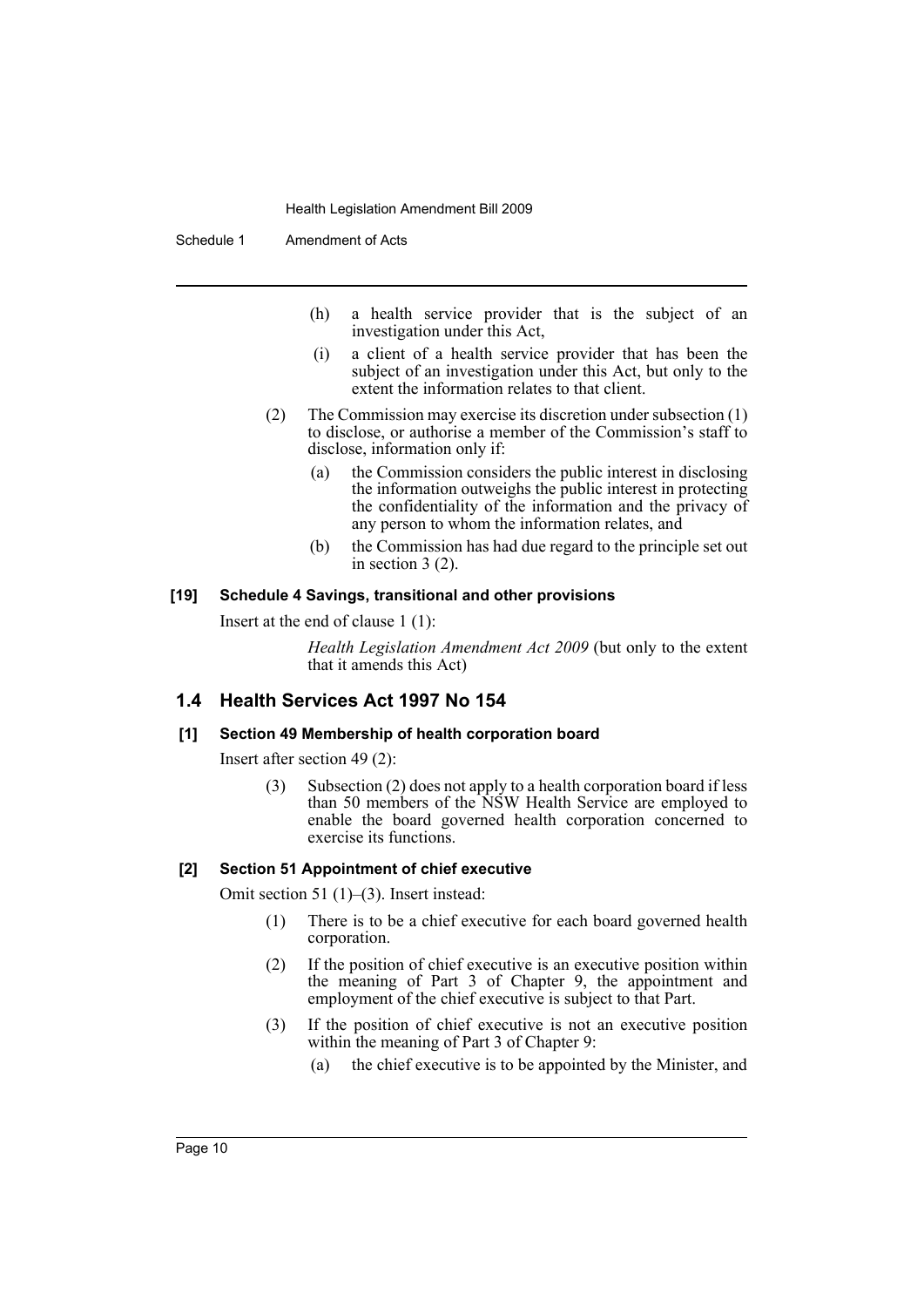Amendment of Acts **Schedule 1** and the set of Acts Schedule 1

(b) the chief executive is, while holding that office, to be employed under Part 1 of Chapter 9 in the NSW Health Service.

# **[3] Section 139 Liability of persons conducting performance reviews etc**

Omit "member of the NSW Health Service" from section 139 (1).

Insert instead "relevant employee".

# **[4] Section 139 (5)**

Insert after section 139 (4):

- (5) In this section:
	- *relevant employee* means:
		- (a) a member of the NSW Health Service, or
		- (b) a person who:
			- (i) is an employee of an affiliated health organisation that is not a declared affiliated health organisation, and
			- (ii) is employed in relation to a recognised establishment or recognised service of the organisation.

# **[5] Schedule 7 Savings and transitional provisions**

Insert at the end of clause 1 (1):

*Health Legislation Amendment Act 2009* (but only to the extent that it amends this Act)

# **1.5 Medical Practice Act 1992 No 94**

#### **[1] Section 177 Representation at inquiry**

Omit section 177 (1)–(2A). Insert instead:

- (1) At an inquiry conducted by a Committee, the practitioner concerned and any complainant are entitled to attend and to be represented by an Australian legal practitioner or another adviser.
- (2) To remove any doubt, the Committee is not prevented from addressing questions directly to the practitioner if the practitioner is represented by an Australian legal practitioner or another adviser.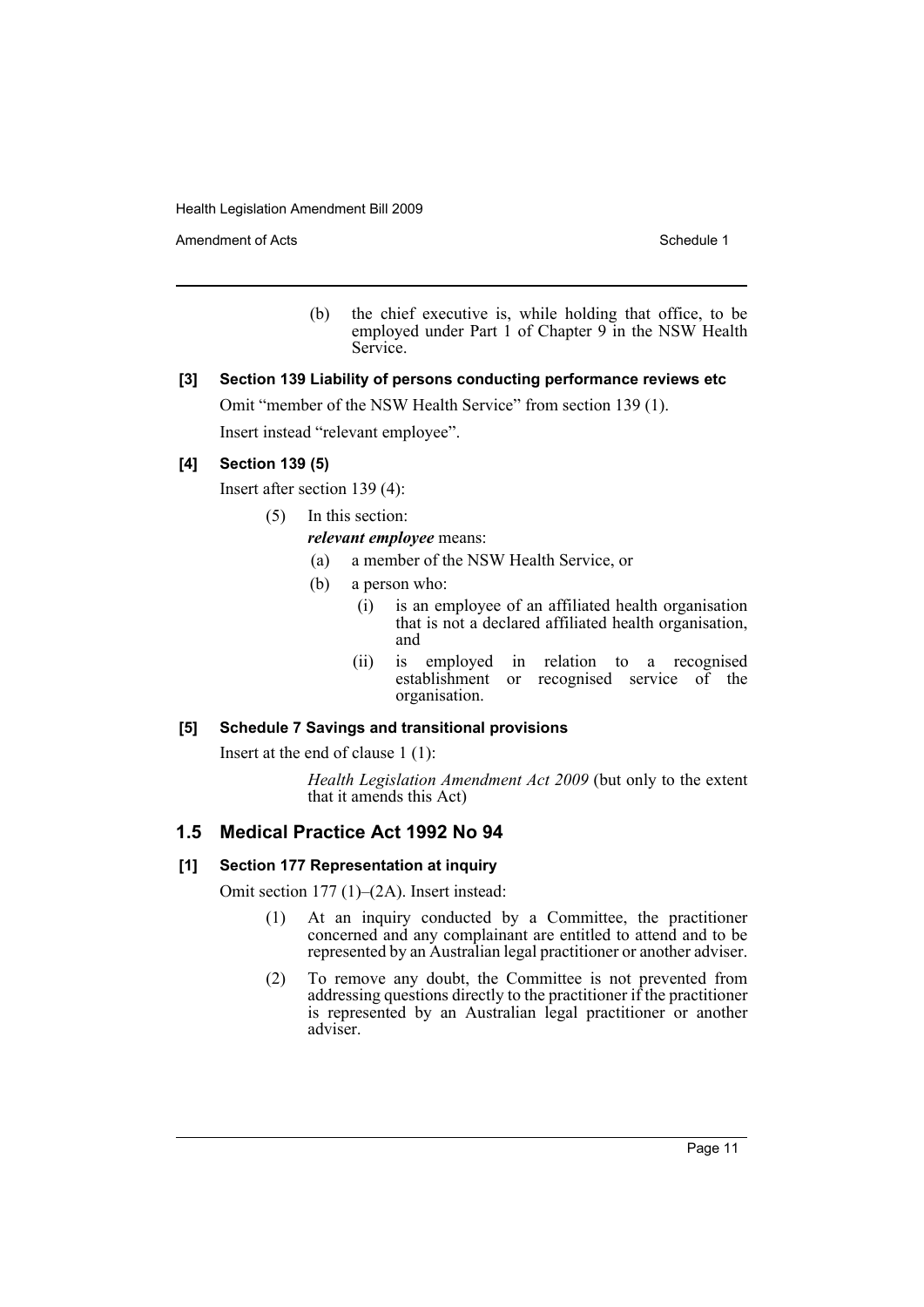Schedule 1 Amendment of Acts

# **[2] Section 177 (3)**

Omit "(except an Australian legal practitioner or another adviser representing any person)".

# **[3] Schedule 5 Savings and transitional provisions**

Insert after clause 49:

# **Part 9 Provisions consequent on enactment of Health Legislation Amendment Act 2009**

# **50 Professional Standards Committees**

- (1) This clause applies if, immediately before the commencement of this clause, a Professional Standards Committee had started but not finalised an inquiry.
- (2) Section 177, as in force immediately before the commencement, continues to apply to the inquiry as if Schedule 1.5 [1] and [2] to the *Health Legislation Amendment Act 2009* had not commenced.

# **1.6 Mental Health Act 2007 No 8**

# **[1] Section 52 Notice of applications**

Omit "This section" from section 52 (4). Insert instead "Subsection (3)".

# **[2] Section 141 Membership of Tribunal**

Insert "or part-time" after "full-time" in section 141 (1) (a).

# **[3] Schedule 6 Savings, transitional and other provisions**

Insert at the end of clause 1 (1):

*Health Legislation Amendment Act 2009* (but only to the extent that it amends this Act)